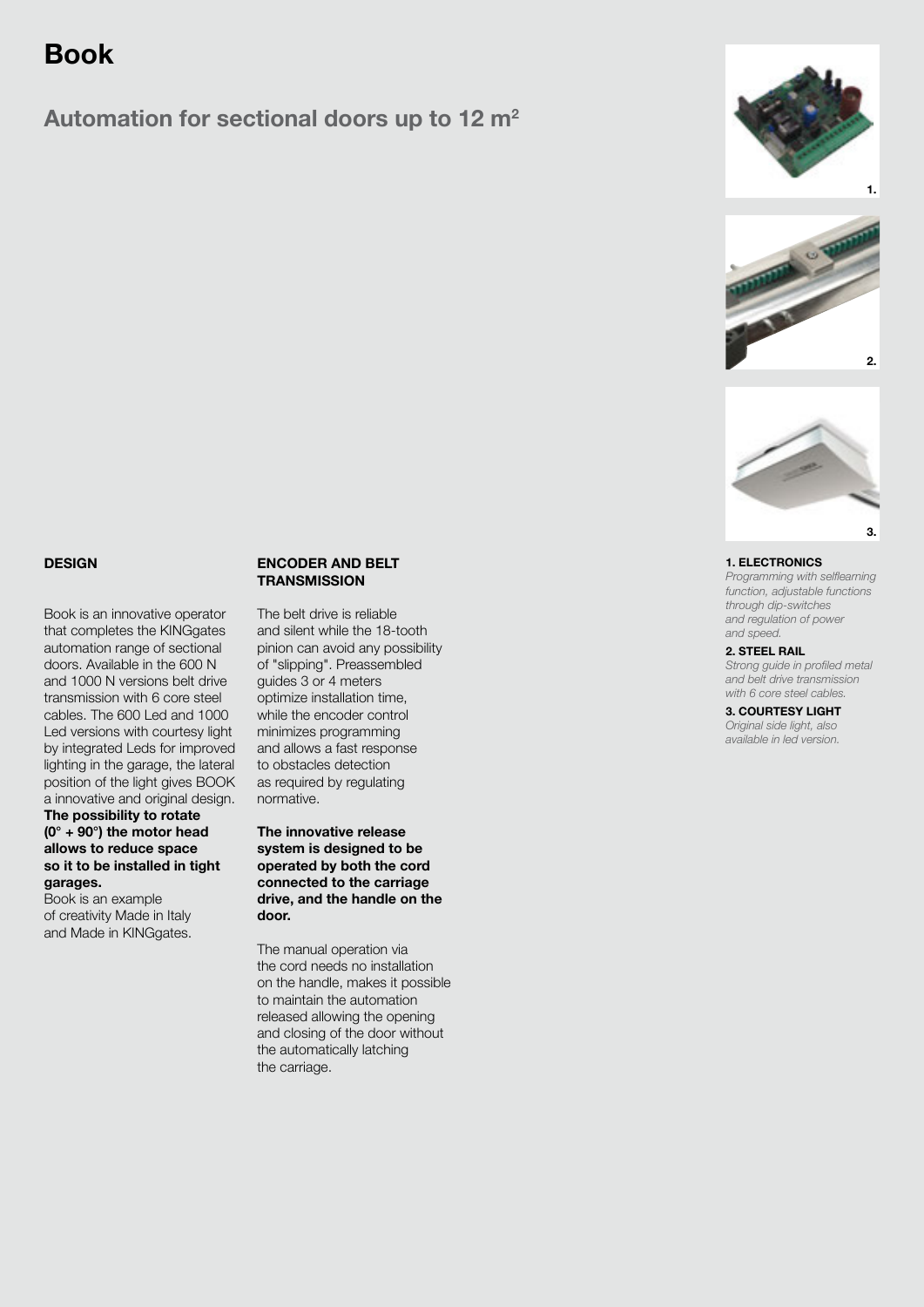# **KINGGATES**



*Innovative release system*

| <b>BOOK - TECHNICAL DATA</b>  |                   |                 |                  |  |  |
|-------------------------------|-------------------|-----------------|------------------|--|--|
| Code                          |                   | <b>BOOK 600</b> | <b>BOOK 1000</b> |  |  |
| Mains power supply            | (Vac 50 Hz)       | 230             |                  |  |  |
| Motor supply                  | $(\text{Vdc})$    | 24              |                  |  |  |
| Motor power                   | (W)               | 30              | 60               |  |  |
| Absorption                    | (A)               | 0.7             | 1.1              |  |  |
| Speed                         | (cm/s)            | $9 \div 16$     |                  |  |  |
| Working cycle                 | (% )              | 40              | 60               |  |  |
| Operator dimensions           | (mm)              | 380x246x96      |                  |  |  |
| Max dimensions sectional door | (m <sup>2</sup> ) | 8               | 12               |  |  |
| Operating temperature         | (C)               | $-20 \div +55$  |                  |  |  |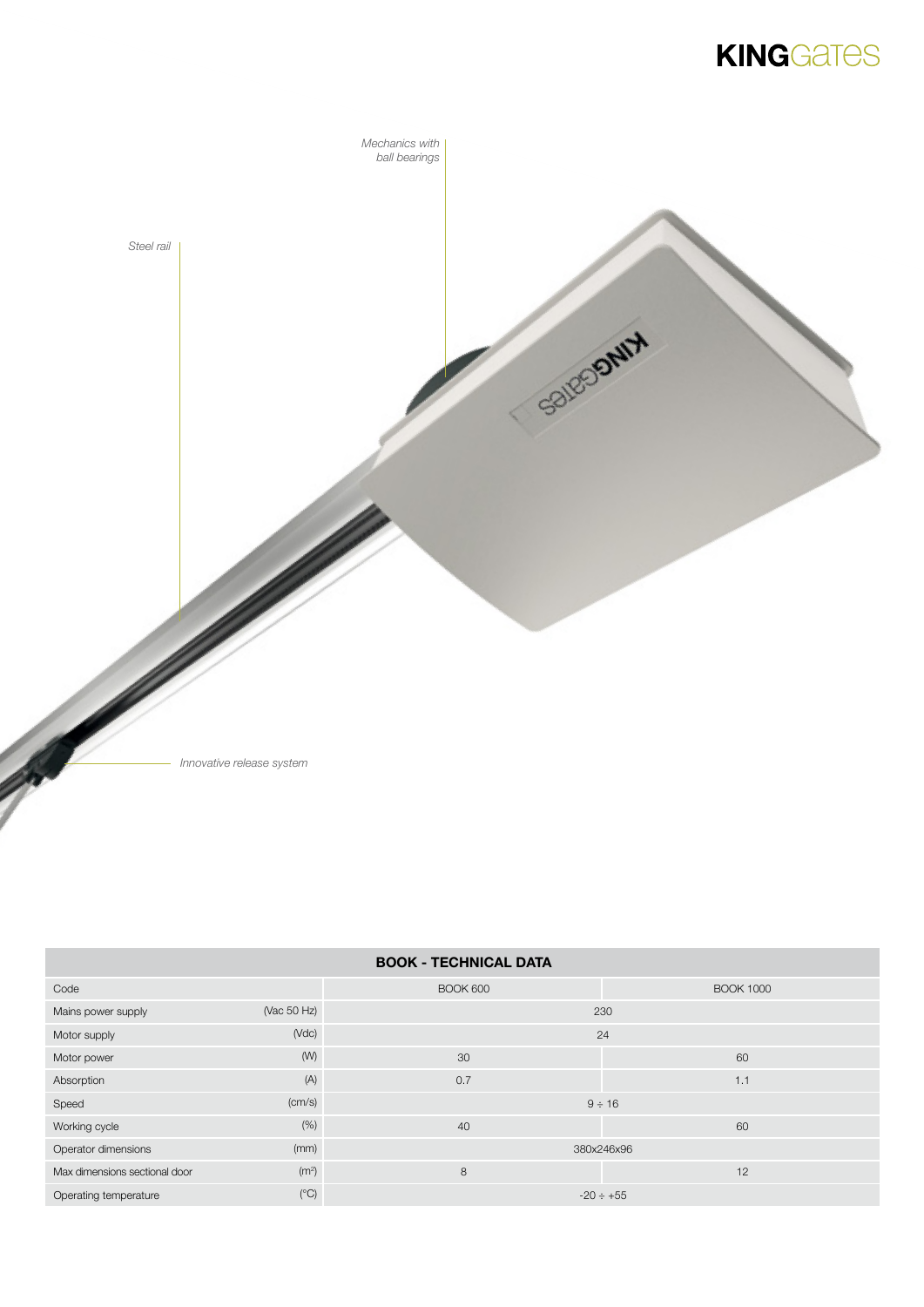# Book

### GEAR MOTORS - AVAILABLE VERSIONS

| Code             | Motor  | Control unit   | Radio receiver | Leds light | Encoder | Newton max. |
|------------------|--------|----------------|----------------|------------|---------|-------------|
| Book 600         | 24 Vdc | Star GD 20     |                |            |         | 600         |
| Book 600 Led     | 24 Vdc | Star GD 20 Led |                |            |         | 600         |
| <b>Book 1000</b> | 24 Vdc | Star GD 20     |                |            |         | 1000        |
| Book 1000 Led    | 24 Vdc | Star GD 20 Led |                |            |         | 1000        |

| <b>RAILS - AVAILABLE VERSIONS</b> |                      |                |                 |                  |  |
|-----------------------------------|----------------------|----------------|-----------------|------------------|--|
| Code                              | Kind of transmission | Slide lenght   | Door max height | Kind of rails    |  |
| Grb 3                             |                      | 3 <sub>m</sub> | 2.45 m          | $1 \times 3$ m   |  |
| Grb 23                            | Belt                 | 3 <sub>m</sub> | 2.45 m          | $2 \times 1.5$ m |  |
| Grb 4                             |                      | 4 m            | 3.45 m          | $3m + 1m$        |  |

#### RAIL GRB

The GRB rails are made with 6 iron cables belt, with a maximum power equal to 1200 N and a nylon textile covering for an extra silent working.

# Book Kit

| <b>KIT - AVAILABLE VERSIONS</b> |                    |                          |               |                    |                |             |               |
|---------------------------------|--------------------|--------------------------|---------------|--------------------|----------------|-------------|---------------|
| Code                            | <b>Book</b><br>600 | Rail<br>GRB <sub>3</sub> | Stylo 4       | Novo LT<br>24 Plus | Novo<br>Ph 180 | Novo<br>TX4 | Newton<br>max |
| Book Kit 600                    |                    |                          | $\bullet$ (1) |                    |                |             | 600           |
| Book Kit 600-R3                 |                    | $\bullet$                | $\bullet$ (1) |                    |                |             | 600           |
| Book Kit 600 NV                 | $\bullet$          |                          | $\bullet$ (2) |                    |                |             | 600           |









STYLO 4K NOVO LT 24 PLUS NOVO PH 180